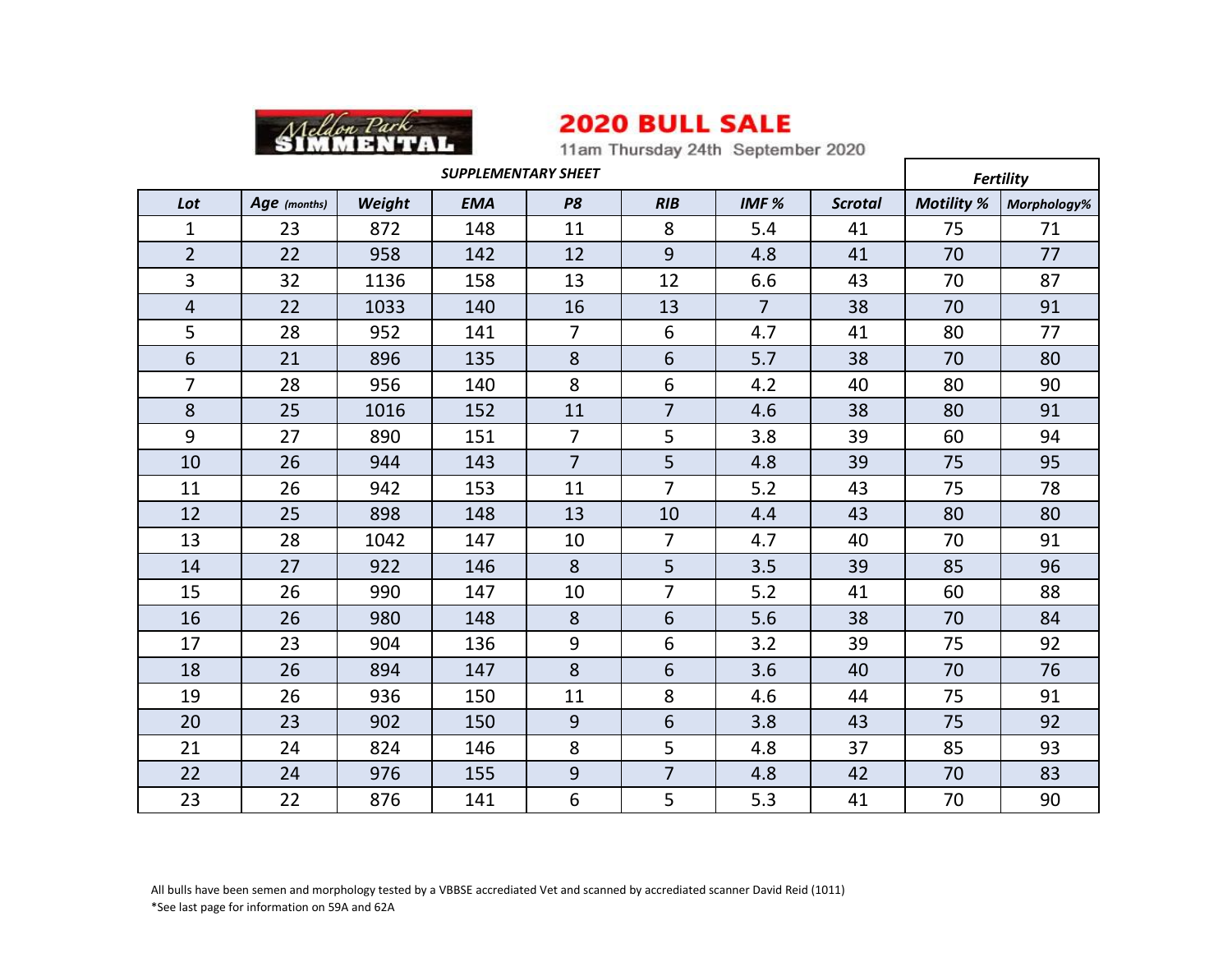

11am Thursday 24th September 2020

| <b>SUPPLEMENTARY SHEET</b> |              |        |            |                |                |                  |                | <b>Fertility</b>  |             |
|----------------------------|--------------|--------|------------|----------------|----------------|------------------|----------------|-------------------|-------------|
| Lot                        | Age (months) | Weight | <b>EMA</b> | P <sub>8</sub> | RIB            | IMF <sub>%</sub> | <b>Scrotal</b> | <b>Motility %</b> | Morphology% |
| 24                         | 23           | 888    | 147        | 6              | 5              | 4.6              | 40             | 75                | 91          |
| 25                         | 31           | 908    | 154        | $\overline{7}$ | 5              | 3.6              | 42             | 80                | 92          |
| 26                         | 27           | 894    | 153        | 9              | 6              | 4.5              | 42             | 80                | 80          |
| 27                         | 25           | 898    | 156        | 10             | 10             | 4.6              | 39             | 85                | 84          |
| 28                         | 27           | 876    | 157        | 10             | $\overline{7}$ | 4.8              | 41             | 75                | 82          |
| 29                         | 25           | 942    | 143        | 11             | $\overline{7}$ | 5.4              | 40             | 85                | 80          |
| 30                         | 28           | 898    | 143        | $6\phantom{1}$ | 5              | 3.5              | 39             | 70                | 95          |
| 31                         | 21           | 848    | 142        | 8              | 6              | 4.6              | 41             | 70                | 87          |
| 32                         | 28           | 892    | 138        | 6              | 6              | 4.7              | 43             | 80                | 78          |
| 33                         | 18           | 860    | 140        | 11             | 8              | 4.3              | 37             | 80                |             |
| 34                         | 18           | 854    | 127        | 9              | $\overline{7}$ | 4.6              | 43             | 85                |             |
| 35                         | 22           | 827    | 145        | 9              | $\overline{7}$ | 4.2              | 39             | 80                | 77          |
| 36                         | 21           | 838    | 146        | 13             | 9              | 5.2              | 41.5           | 85                | 81          |
| 37                         | 22           | 788    | 136        | 13             | 9              | 4.2              | 38             | 80                | 91          |
| 38                         | 23           | 848    | 135        | 9              | 6              | 4.4              | 39             | 75                | 90          |
| 39                         | 21           | 712    | 136        | $\overline{7}$ | 5              | 3.7              | 40             | 80                | 96          |
| 40                         | 22           | 814    | 145        | 10             | 8              | 5.6              | 38             | 70                | 95          |
| 41                         | 19           | 812    | 128        | 13             | 11             | 3.8              | 40             | 80                | 86          |
| 42                         | 21           | 798    | 147        | 10             | $\overline{7}$ | 3.7              | 41             | 75                | 87          |
| 43                         | 25           | 874    | 147        | 8              | 5              | 3.6              | 43             | 80                | 85          |
| 44                         | 28           | 894    | 152        | $\overline{7}$ | 5              | 4.3              | 36             | 75                | 92          |
| 45                         | 23           | 874    | 138        | 13             | 9              | 5.5              | 41             | 70                | 93          |
| 46                         | 28           | 908    | 150        | 8              | 6              | 3.5              | 40             | 75                | 89          |

 All bulls have been semen and morphology tested by a VBBSE accrediated Vet and scanned by accrediated scanner David Reid (1011) \*See last page for information on 59A and 62A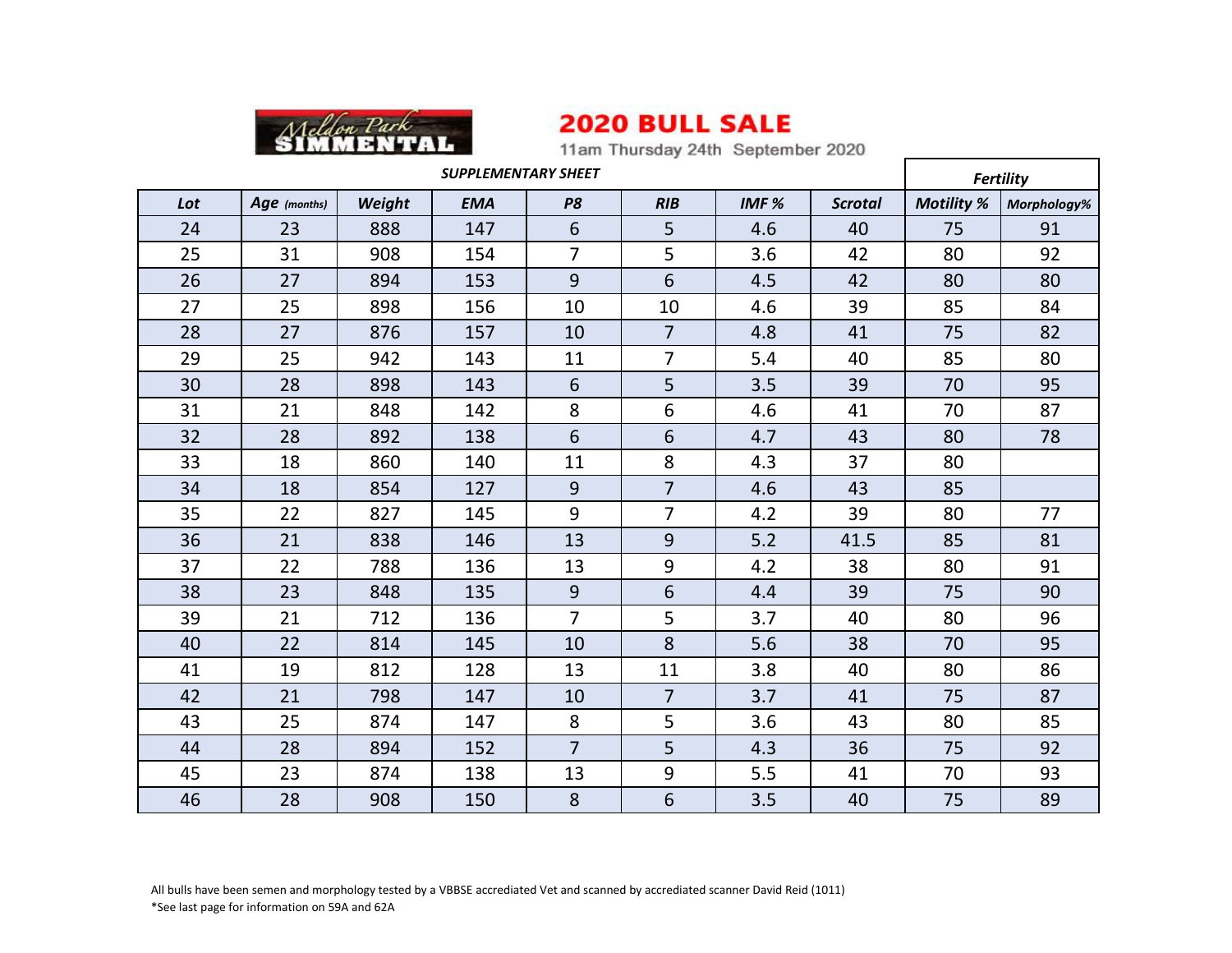

11am Thursday 24th September 2020

| <b>SUPPLEMENTARY SHEET</b> |              |        |            |                |                          |                  |                | <b>Fertility</b>  |             |
|----------------------------|--------------|--------|------------|----------------|--------------------------|------------------|----------------|-------------------|-------------|
| Lot                        | Age (months) | Weight | <b>EMA</b> | P <sub>8</sub> | RIB                      | IMF <sub>%</sub> | <b>Scrotal</b> | <b>Motility %</b> | Morphology% |
| 47                         | 28           | 948    | 153        | 5              | $\overline{\mathcal{A}}$ | 3.2              | 40             | 70                | 85          |
| 48                         | 24           | 826    | 127        | 8              | 6                        | 4.6              | 39             | 80                | 87          |
| 49                         | 23           | 900    | 128        | $\overline{7}$ | 5                        | 4.2              | 43             | 70                | 93          |
| 50                         | 23           | 782    | 132        | 8              | 6                        | 4.7              | 37             | 80                | 89          |
| 51                         | 27           | 886    | 148        | 6              | 5                        | 3.8              | 40             | 70                | 88          |
| 52                         | 27           | 940    | 141        | $\overline{7}$ | 6                        | 4.7              | 41             | 80                | 84          |
| 53                         | 19           | 734    | 127        | 10             | 8                        | 4.2              | 37             | 75                |             |
| 54                         | 21           | 742    | 132        | 11             | $\overline{7}$           | 3.6              | 36             | 75                | 92          |
| 55                         | 20           | 802    | 140        | 10             | $\overline{7}$           | 3.8              | 39             | 70                |             |
| 56                         | 19           | 730    | 128        | 12             | 9                        | 4.7              | 40             | 75                | 84          |
| 57                         | 24           | 786    | 130        | 8              | 5                        | 5.2              | 40             | 70                | 97          |
| 58                         | 20           | 728    | 130        | 12             | 8                        | 4.4              | 38             | 80                | 96          |
| 59                         | 24           | 806    | 140        | 8              | 6                        | 5.1              | 38             | 75                | 94          |
| 59A*                       | 24           | 830    | 142        | 8              | 6                        | 3.8              | 39             | 75                | 96          |
| 60                         | 23           | 842    | 137        | $\overline{7}$ | 6                        | 3.5              | 39             | 70                | 91          |
| 61                         | 21           | 904    | 152        | 10             | $\overline{7}$           | 4.6              | 40             | 85                | 83          |
| 62                         | 23           | 866    | 134        | 10             | $\overline{7}$           | 4.8              | 42             | 75                | 88          |
| $62A*$                     | 20           | 756    | 134        | 12             | 10                       | 4.2              | 41             | 75                | 77          |
| 63                         | 21           | 810    | 137        | 9              | 6                        | 3.8              | 40             | 80                | 96          |
| 64                         | 22           | 800    | 140        | 8              | 5                        | 3.3              | 39             | 75                | 77          |
| 65                         | 23           | 996    | 152        | 15             | 11                       | 4.8              | 41.5           | 80                | 79          |
| 66                         | 21           | 858    | 134        | 16             | 10                       | 4.6              | 39             | 70                | 84          |
| 67                         | 22           | 887    | 145        | 13             | 8                        | 4.6              | 47             | 75                | 78          |

 All bulls have been semen and morphology tested by a VBBSE accrediated Vet and scanned by accrediated scanner David Reid (1011) \*See last page for information on 59A and 62A